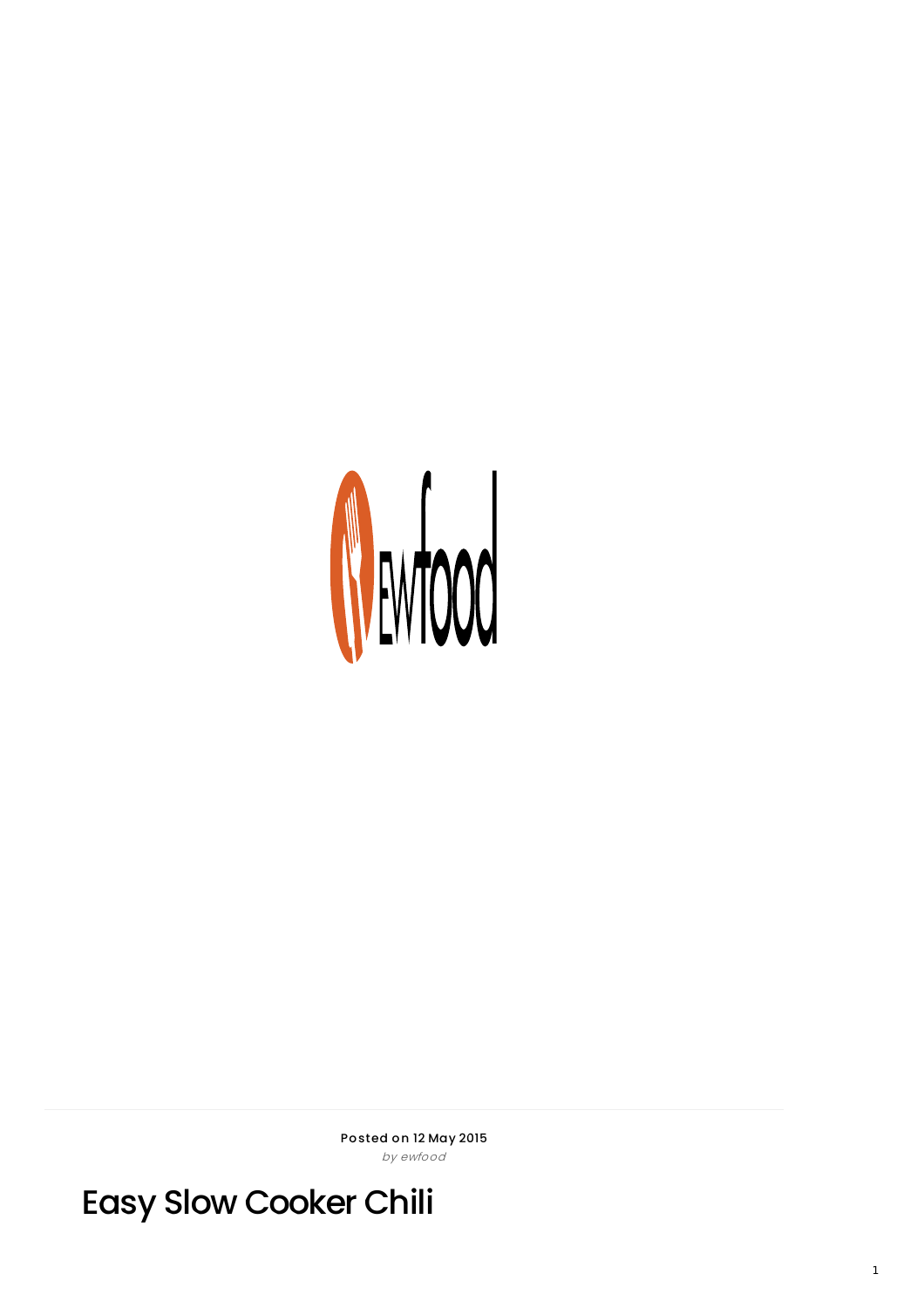

## Ingredients

<strong>For the chili: </strong> 3 tablespoons vegetable oil 2 medium yellow onions, medium dice 1 medium red bell pepper, medium dice 6 medium garlic cloves, finely chopped 1/4 cup chili powder 1 tablespoon ground cumin 2 pounds lean ground beef 1 1/2 teaspoons kosher salt, plus more as needed 1 (28-ounce) can diced tomatoes 1 (14-ounce) can tomato sauce 2 (15-ounce) cans kidney beans, drained and rinsed 1/4 cup coarsely chopped pickled jalapeños or green chiles, drained <strong> </strong> <strong>For serving:</strong> Shredded cheddar cheese Thinly sliced scallions Sour cream

## Preparation

- Heat the oil in a large frying pan over medium heat until shimmering. Add the onions and bell pepper, season with salt, and cook, stirring occasionally, until softened, about 8 minutes.
- 2 Add the garlic, chili powder, and cumin, stir to coat the vegetables, and cook until fragrant, about 1 minute. Add the ground beef and measured salt and cook, breaking the meat into small pieces with a wooden spoon, until the beef is no longer pink, about 7 minutes.
- 3 Transfer the mixture to the slow cooker, add the diced tomatoes and their juices, tomato sauce, and beans, and stir to combine. Cover and cook until the chili thickens and the flavors meld, about 8 hours on low or 6 hours on high.
- 4 Stir in the jalapeños or green chiles. Taste and season with salt as needed, and serve